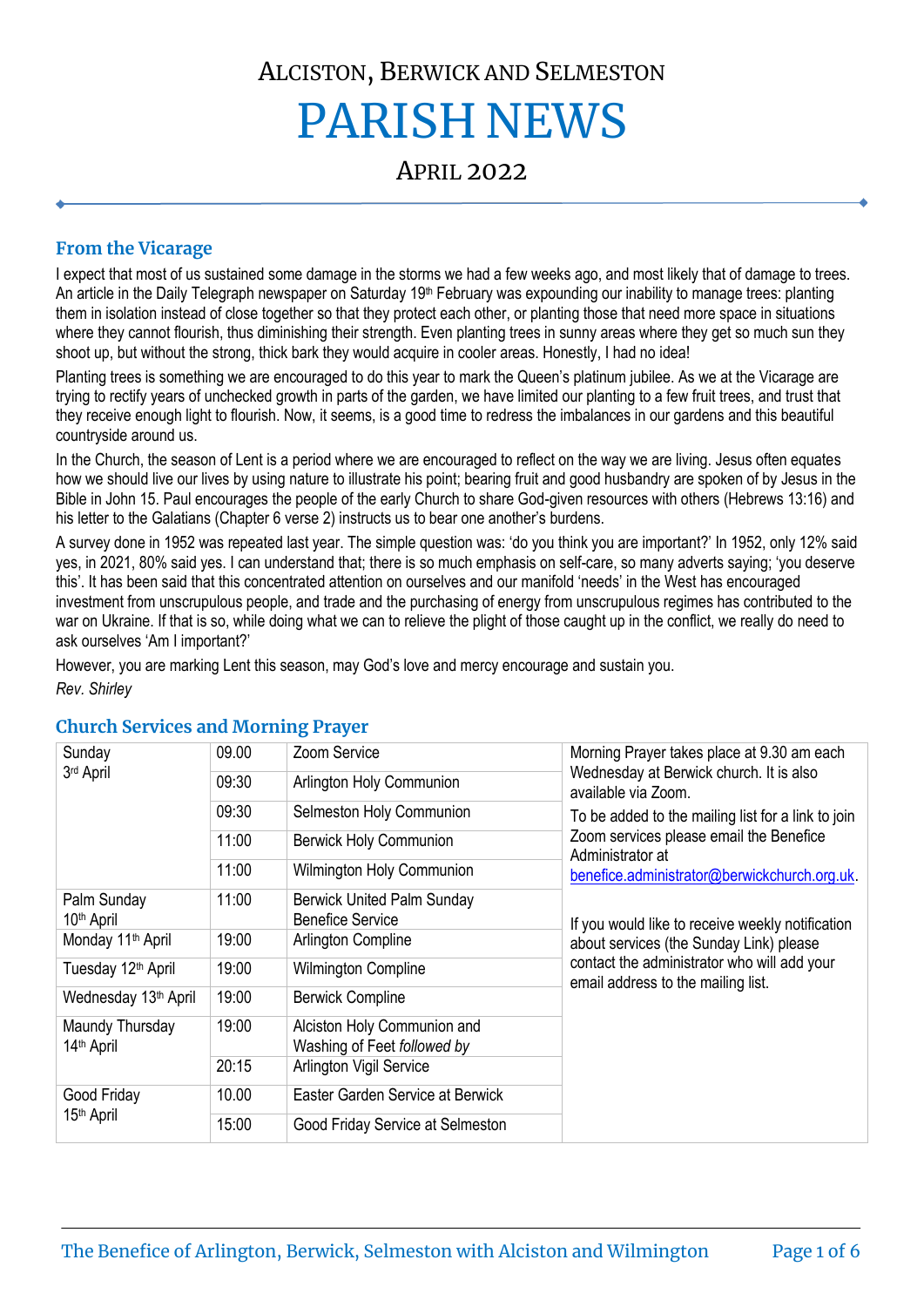| Easter Sunday<br>17 <sup>th</sup> April | 08:00 | <b>Alciston BCP</b>           |  |
|-----------------------------------------|-------|-------------------------------|--|
|                                         | 09.00 | Zoom Service                  |  |
|                                         | 09:30 | Arlington Holy Communion      |  |
|                                         | 09:30 | Selmeston Holy Communion      |  |
|                                         | 11:00 | <b>Berwick Holy Communion</b> |  |
|                                         | 11:00 | Wilmington Holy Communion     |  |
| Sunday<br>24th April                    | 09.00 | Zoom Service                  |  |
|                                         | 09:30 | <b>Alciston BCP</b>           |  |
|                                         | 09:30 | Arlington Holy Communion      |  |
|                                         | 11:00 | <b>Berwick Holy Communion</b> |  |
|                                         | 11:00 | Wilmington Holy Communion     |  |

# **Parish News – A Note to Readers and Advertisers**

We are very pleased to say that Brian Calcott responded to our appeal for a volunteer to replace Valerie Shaw as Honorary Treasurer of Parish News as she retires after some 33 years. We are very grateful to him.

Brian is in course of taking over and has been preparing to invite all those who currently advertise to renew their subscription for the year commencing on 1st May.

Donations can continue to be sent directly to Barclays Bank and cheques can be sent to Brian at 2 Railway Cottages, Station Road, Berwick, Polegate, BN26 6TA. Details for donations, which are always very welcome and vital to the continuance of Parish News, appear on the inside of the front cover of the magazine.

Jeremy and Valerie Shaw will continue to be involved in the distribution of Parish News, including those that are sent by post. *Valerie and Jeremy Shaw*

# **Forthcoming Benefice Events at Wilmington**

Organized by the PCC of St Mary's and St Peter's Church — and everyone's welcome.

#### *5.00 pm Saturday 9th April in the Churchyard* — **Easter Egg Hunt**

#### *2.00 pm Saturday 14th May* — **'I spy!' What's Inside the Church?**

All churches have unique features; can you find them? Identify these special features in your parish church. Prizes for the fastest to complete the challenge. Also, support the Tearfund Big Bake, and buy some cake for tea.

#### *Friday 3rd to Sunday 5th June* — **Jubilee Flower Festival**

Bring your tributes to St Mary's and St Peter's for the Queen's celebration, in appreciation for her service to the country. Any floral designs, or bunting, or other festive contribution are welcome.

#### *2.00 pm Saturday 9th July* — **'I spy!' What's Outside the Church?**

Explore the churchyard, and find flora and fauna, particular graves of significance, and other features unique to this little corner of God's acre. Prizes for the fastest to complete the challenge.

*Shirley Pearce*

#### **Firle and Beddingham Women's Institute**

At our March meeting Jackie Appleton gave us a colourful pictorial talk entitled Cycling Through Costa Rica. We all admired her tenacity but were awfully glad not to be taking part!

At our April meeting at *7.30 pm on Wednesday 13th April at Firle Memorial Hall* there will be a musical entertainment by the Seaford Ukulele Group. We all enjoyed this last time they came so come and join us for their next visit, you are welcome. *Joan Carr*

#### **Alciston Parish Meetings**

The next Parish Meeting will be held at 7.00 pm on Thursday 28<sup>th</sup> April in Alciston Parish Church. *Sandy Thomas*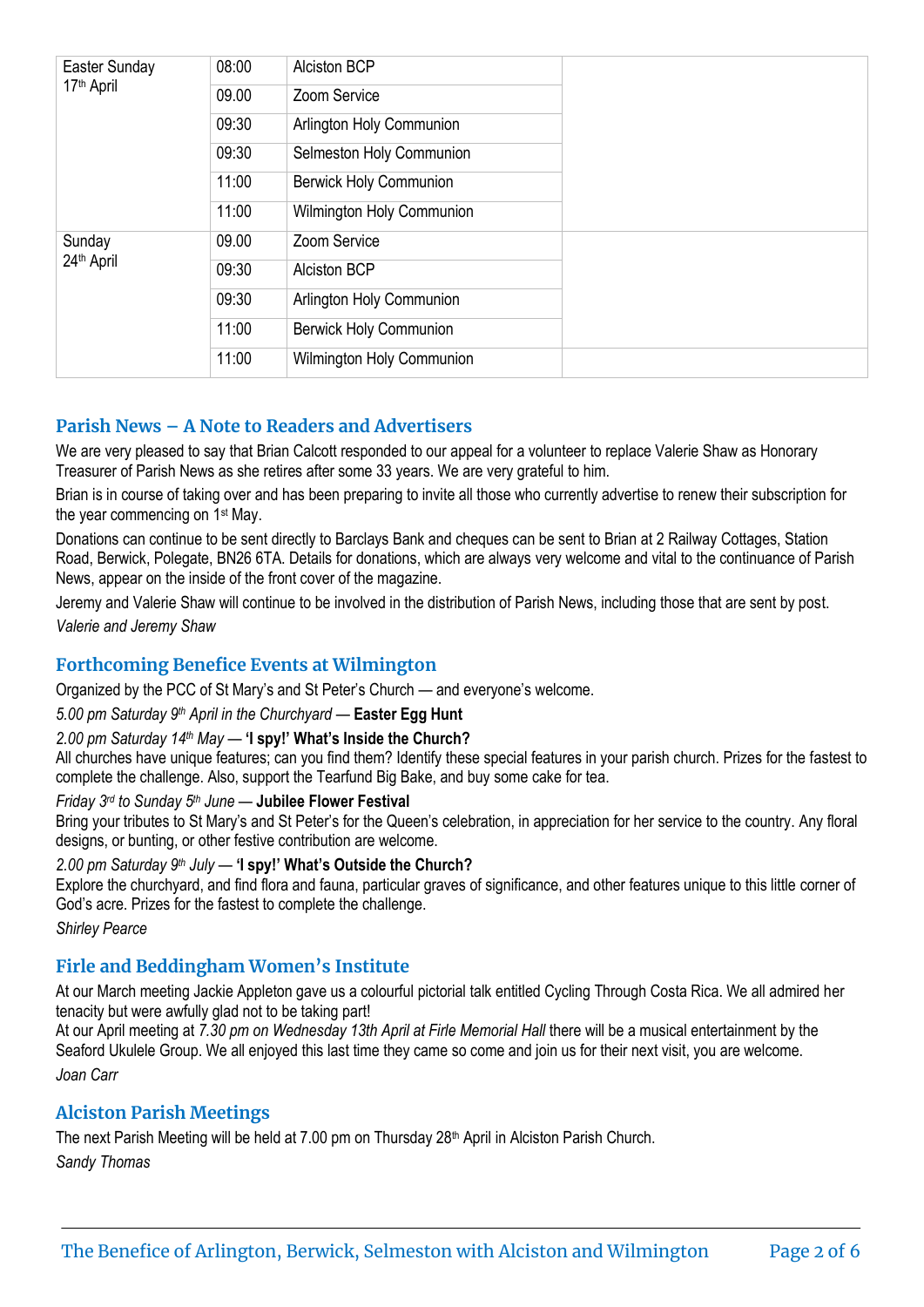# **'Seedy Saturday' Seed Swap Cancelled**

It is with great regret that we must announce cancellation of the seed swap event at the A&S village hall on 30<sup>th</sup> April. The Flower Show will still take place in August as planned. More information soon. *The Alciston and Selmeston Flower Show Committee*

# **Selmeston Parish Meetings**

The two principal Parish Meetings for 2022 are due to be held in the Village Hall at 7.15 pm on Wednesday  $25<sup>th</sup>$  May and Wednesday 9<sup>th</sup> November

*David Quysner*

# **Berwick Produce Show 2022**

#### *2.00 pm Saturday 20th August at Berwick Village Hall*

The Berwick Produce Show is back - please put this date in your diaries! Having decided not to run our show last year we are full steam ahead with planning the 2022 show. The show will be on the playing fields behind the village hall. It is a great family day out with classes for all ages, there will also be our usual family dog show.

Show schedules will be distributed in April; if anyone would like to put an advertisement in the show schedule, please email me at [sue.woodgate1@btinternet.com](mailto:sue.woodgate1@btinternet.com)

*Sue Woodgate* 

# **April Gardener's Diary**

Now the clocks have changed and hopefully the weather's getting warmer, we can start sowing some seeds. Carrots, Beetroot, Peas, Turnips, Radish and Leeks can go in, but only if the soil is workable.

First early potatoes should be planted by now and second earlies 'chitting', ready for the middle of the month. Main crop can be planted at the end of the month.

Get your Onion sets in, when the soil is dry and if not already in, plant your shallots.

If you have Broad Beans in pots, plant them out when they start to flower, pinching out the tops to help stop blackfly.

If you have an area which is too wet to work with, cover it with black sheets and it will keep the weeds from growing, until it dries out.

A little tip for lawns with lots of moss is to get some sulphate of iron and spread over the lawn. This will kill the moss and strengthen the grasses.

*Lisa Collington*

#### **Botox**

Following positive feedback on the Government's ban on the use of Botox and fillers for under eighteens just before Christmas, further changes are now planned to make cosmetic procedures safer for everyone. Anyone offering Botox or fillers could soon require a license to protect people from botched cosmetic procedures as in the Health and Care Bill currently going through Parliament it will become an offence to perform non-surgical procedures without a licence.

For too long many people have been left emotionally and physically scarred when things have gone wrong, and the planned scheme would aim to bring in consistent standards that people conducting non-surgical cosmetic procedures will be required to meet. It would also set out hygiene and safety standards for premises. The next step once the legislation is passed is for an 'extensive engagement' which will include asking the public what they think.

Botox injections are often used to reduce the appearance of wrinkles on the face while lip fillers are used by people who want to give their lips a fuller look. Both have become increasingly popular in recent years but as their popularity has grown so to have reports of procedures going wrong, sometimes with devastating consequences. We want to make sure that anyone who has these procedures can be confident that the person undertaking it is qualified and the premises is safe to do so.

*Maria Caulfield, MP*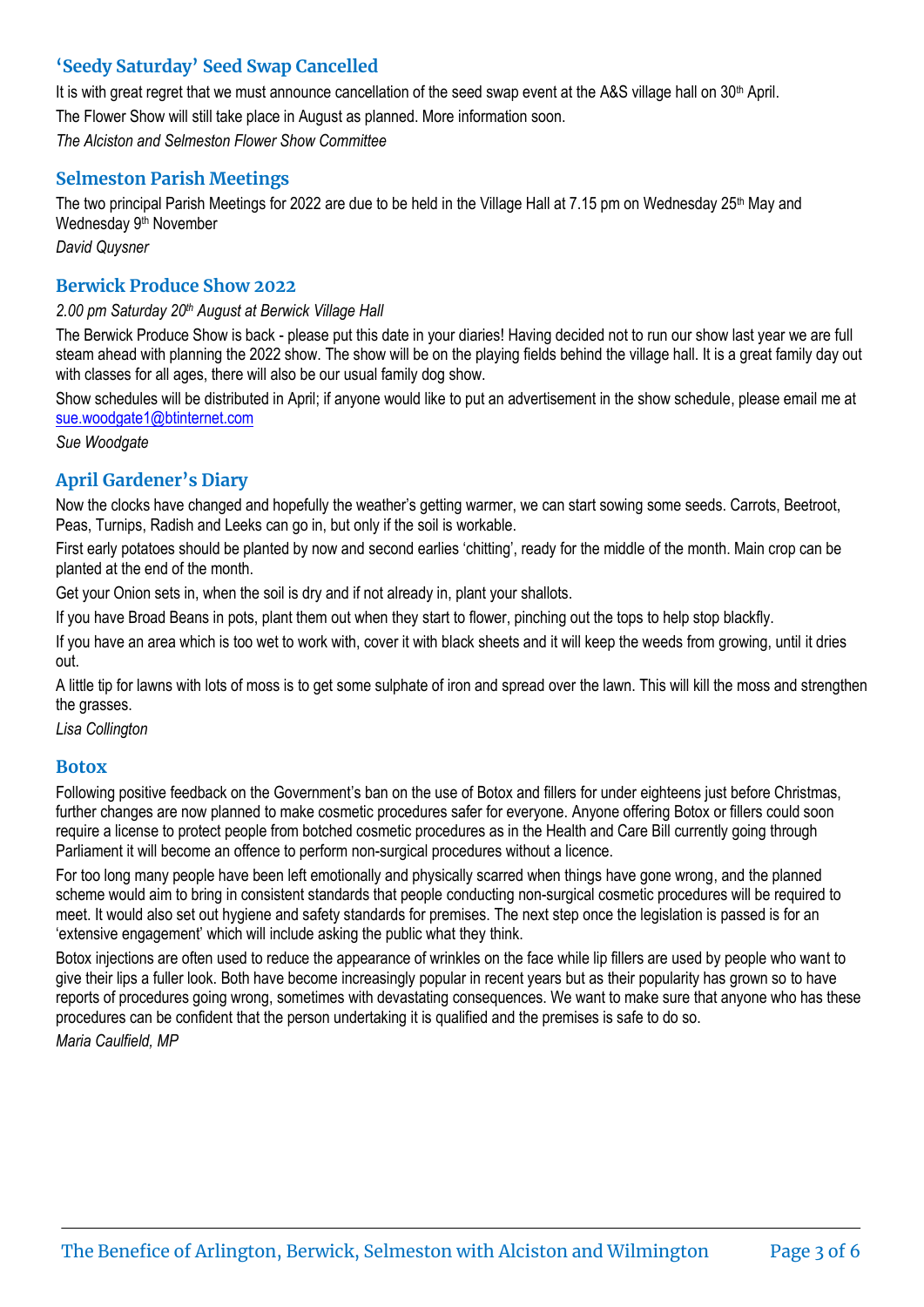#### **An Easter Poem: The Gardener**

Are you the gardener? Mary said With trembling voice, my Lord is dead Please tell me where His body's gone That I may fetch it. Where upon She thought she heard Him call her name It sounded like her Lord again. She turned and saw Him standing there She cried out Teacher, ran to where He stood, but He forbade her touch Go to my brothers tell them such That you have seen the Lord and say He came and talked with you today. She sped away with feet like wings Who would believe these wondrous things? That in the garden she had seen The risen Lord, and in between The doubts and fears her spirit grew That Jesus lived meant life anew Are you the gardener she had said, But Christ had risen from the dead.

*Michèle Boys*

#### **Recipe of the Month – Sausage Casserole**

*Serves 4.*

#### **Ingredients**

400 g sausages 1 medium onion sliced 225 g mushrooms sliced 1 red pepper diced 1 green pepper diced 1 tsp dry mixed herbs 225 ml red wine 425 ml beef stock 150 ml single cream – optional

#### **Method**

Heat the oven to 350˚F/180˚C/Gas mark 4

Part grill or fry the sausages until brown and cut them in half and put them in a casserole. Fry the onions and mushrooms and put them in the casserole with the peppers and herbs. Pour the red wine and beef stock into the casserole and season and cook for 1½ hours. Remove from the oven and stir in the cream if using. Return to the oven for 10 minutes. The casserole can be thickened with cornflour if desired.

*Valerie Shaw*

#### **Family Support Work (FSW)**

After a busy half term in February we are back to our usual routines. We are extremely excited to be able to plan our usual family activities this year and are currently planning our residential visit to Dalesdown in April. We are also preparing for the arrival of new family support practitioners following our recent round of recruitment and will be giving you all the information about them as soon as we can. We were also delighted to be involved with Archbishop of Canterbury's recent visit to the Diocese, when we attended an event in Lewes discussing the role of the church within communities – it was a very interesting and thought-provoking evening.

With Easter approaching, we are still open to registrations for our Easter Walk on Monday 18<sup>th</sup> April and would love you to join us. All the information can be found on the events page of our website or by contacting Jo in the office jo@familysupportwork.org.uk.

Some of you may be following Peter Gayler's progress on his fundraising pilgrimage to every English cathedral this year. If you aren't yet aware, it's a fascinating challenge and Peter is updating his page regularly with very interesting information and photos about every cathedral he has seen. You can find this at https://www.justgiving.com/fundraising/cathedralpilgrimage.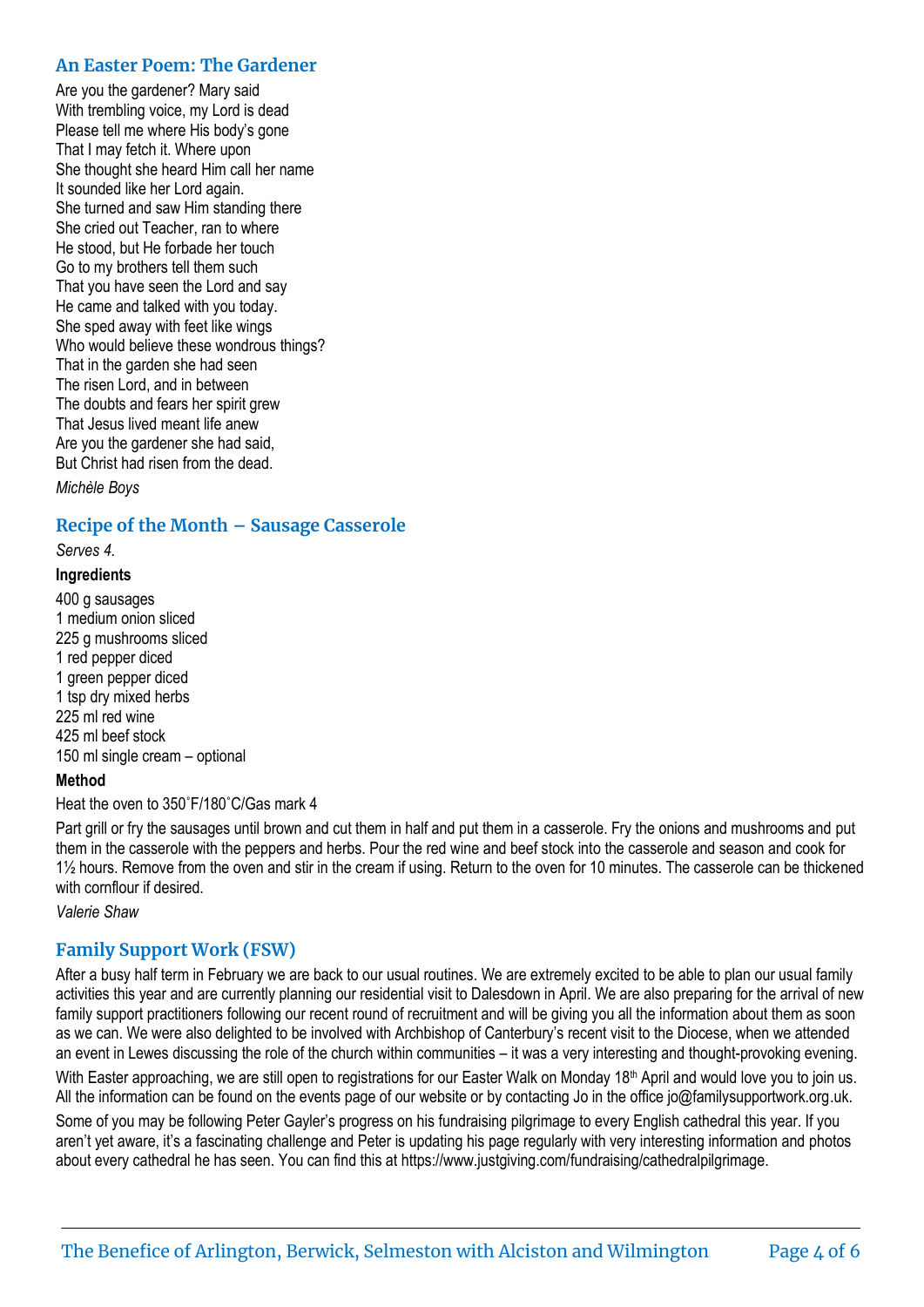We are sending out more food parcels each week as the impact of the rising cost of living hits home. Our foodbank still has healthy levels of most items, but if you are collecting donations for the foodbank, we would be particularly grateful for coffee, tinned fruit, biscuits and multipack/family packs of crisps or other savoury snacks.

Thank you as always for your kind support.

February's work in numbers:

- ◆ 240 individual visits and 475 calls with families supporting 333 adults and 325 children.
- ◆ 25 supported meetings with other agencies.
- ◆ 18 group sessions held supporting 382 parents and 269 children.
- ◆ 193 food deliveries made.

Prayer points:

- ◆ Give thanks for a successful recruitment process which will mean seven new staff joining us in May subject to relevant checks.
- ◆ Pray for a positive outcome on a significant funding application which we are waiting to receive in the next couple of weeks.
- ◆ Pray for a family in East Sussex who have just been referred to us after a terrible incident of domestic violence which has traumatised the young children.

*Nikki Kerr, FSW Director of Fundraising and Marketing*

# **Why English is Difficult**

Many years ago, the BBC World Service used to (it may still) broadcast a question and answer session for students learning English as a foreign language and I found it an interesting revelation of some of the difficulties and inconsistencies involved in learning English which we take for granted.

The following in Marsh Message from the Vicar at St. Peter's, Greatstone, highlights some of the inconsistences:

We'll begin with box; the plural is boxes; but the plural of ox is oxen, not oxes.

One fowl is a goose, and two are called geese, Yet the plural of moose is never called meese.

You can find a lone mouse or a house full of mice; But the plural of house is houses not hice.

The plural of man is always men. But the plural of pan is never pen.

If I speak of a foot and you show me two feet. And I give you a book, would a pair be a beek?

If one is a tooth and a full set are teeth, Why shouldn't two booths be called beeth?

If the singular's this and the plural is these. Should the plural of kiss be ever called keese?

We speak of a brother and also of brethren. But though we say mother, we never say methren.

When the masculine pronouns are he, his and him; Just imagine the feminine... she, shis and shim!

*Anon*

#### **Common Pipistrelle**

I spend way too much time in graveyards (especially considering that I'm going to spend an awful lot of time in one in the future). But they are great places to look for Pipistrelle bats. At this time of year, adult Pipistrelles are emerging from their winter hibernation and taking flight. Above Sussex, the night sky is a battlefield of deafening cries as Pipistrelles swoop and swirl, plummet and pounce at their insect prey.

The acrobatic anarchy overhead goes unnoticed by us humans. Our hearing is limited and when it comes to night vision we're as blind as, well, something with really bad eyesight… in fact anything but a bat. Bats have excellent vision. But it certainly isn't their best sense.